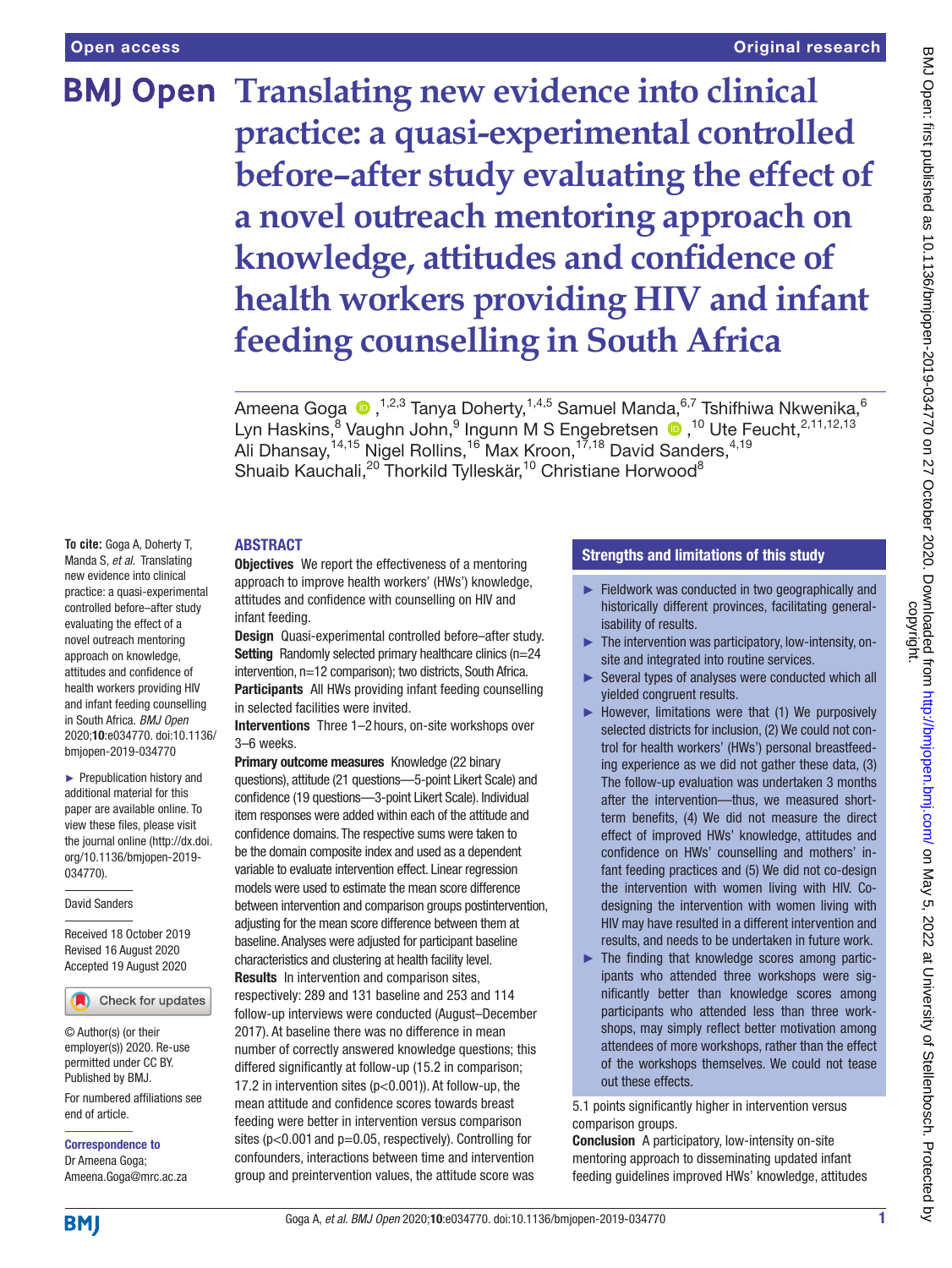and confidence more than standard dissemination via a circular. Further research is required to evaluate the effectiveness, feasibility and sustainability of this approach at scale.

# **INTRODUCTION**

The benefits of breast feeding in all settings, and particularly in low-income middle-income settings with high  $HIV$  prevalence, are undisputed.<sup>1 2</sup> Policies and clinical practice guidelines on preventing vertical transmission (PVT) of HIV, also known as preventing mother to child transmission (PMTCT) of HIV and infant feeding, have undergone frequent evidence-based revisions. For example South African PMTCT policy and its accompanying infant feeding recommendations have been revised five times since 2001 (2008, 2010, 2013, 2015, 2019).<sup>3–7</sup> Additionally, in 2011 a national infant feeding declaration withdrew free commercial infant formula as part of the PVT programme,<sup>[8](#page-11-2)</sup> and in 2017 the infant and young child feeding policy was updated to recommend that women living with HIV may continue breast feeding for up to 24 months or longer (similar to the general population) while being fully supported for antiretroviral therapy (ART) adherence. This followed a 2016 WHO update which also stated that mixed feeding is not a reason to stop breast feeding in the presence of antiretroviral (ARV) drugs. However, a key gap is that these policies have not been effectively communicated to all health workers (HWs)—a requirement of the mother-baby friendly initiative.<sup>[10 11](#page-11-4)</sup> HWs play a critical role in guiding infant feeding choices and sustaining infant feeding practices; $\frac{11-13}{1}$  they wield power and authority $12^{14}$  but their potentially positive influence on infant feeding is compromised by confusion over HIV and infant feeding, which has eroded their own confidence. $^{11}$  13 Identifying and implementing optimal strategies to effectively disseminate updated guidelines have lagged behind. Multicomponent dissemination strategies, which aim to increase the reach, ability and motivation of HWs, are more effective than one strategy alone.<sup>15</sup> However, in reality there are few published studies that inform guideline dissemination. Most of these are from high-income settings and may not be relevant to lowincome settings which have unique challenges. $^{15}$  $^{15}$  $^{15}$ 

Research has demonstrated that improving HWs' capacity can significantly improve their skills, self-efficacy and confidence to counsel, support and promote breast feeding among women living with  $HIV<sup>1617</sup>$  Consequently, a key question was: What learning approach could best develop HW capacity and confidence to implement the updated HIV and infant feeding guideline, using a methodology that is sustainable and feasible to implement at scale? Pedagogical research highlights the advantage of participatory training compared with standard didactic teaching for improving HW skills.<sup>[18 19](#page-12-0)</sup> Thus, we sought to determine whether a participatory outreach mentorship approach to disseminate the updated HIV and infant feeding guidelines, using simple low-technology activities, improves HWs' knowledge of, attitudes towards and



<span id="page-1-0"></span>Figure 1 Study districts: Tshwane Metropolitan Municipality in Gauteng Province and Ugu District in KwaZulu-Natal Province of South Africa.

confidence with counselling on HIV and infant feeding. We chose to focus on HWs' knowledge, attitudes and confidence as HWs in South Africa consider themselves as advocates for babies. $\frac{20}{3}$  Additionally, they are one of the key influential groups in the complex socioecology of infant feeding.<sup>12 13 21 22</sup>

# **METHODS**

# Study design

A quasi-experimental before–after design with intervention and comparison sites was used. Two purposively selected districts (Ugu District and Tshwane Metro/ District) in South Africa in each of two geographically disparate provinces, KwaZulu-Natal (KZN) and Gauteng [\(figure](#page-1-0) 1), were included. Both provinces experienced a policy change in June 2017, when the 2013 South African Infant and Young Child Feeding Policy was amended to align with the 2016 WHO/UNICEF update on HIV and infant feeding .

# **Sampling**

In Ugu District all four subdistricts were selected; within Tshwane District two of the seven service delivery regions were randomly selected.

Twelve intervention and six comparison primary healthcare (PHC) clinics were randomly sampled in Ugu District and Tshwane District (separately). Only clinics with above the median number of annual clinic visits for children under 5 years in the district were eligible for inclusion in the sampling frame. The comparison clinics served to capture any temporal changes in HW knowledge, confidence and attitudes due to other interventions or trainings; hence a smaller sample was required in comparison versus intervention sites as the latter required more precise estimates of the intervention effect. A two-stage process was used to recruit participants. First, research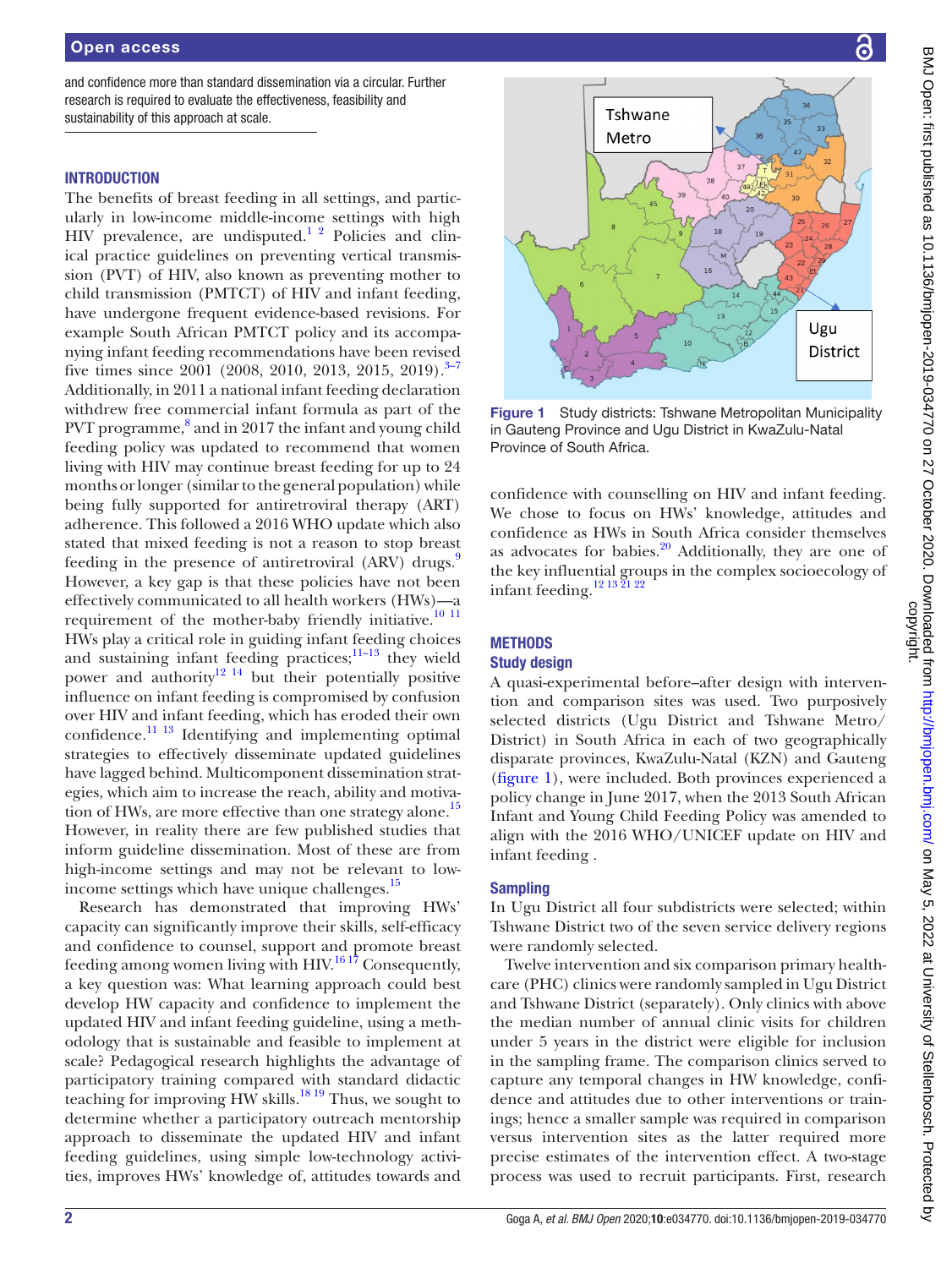staff explained the study and participant inclusion and exclusion criteria to each facility manager during face-toface on-site introductory meetings. The facility manager compiled a list of all eligible HWs involved in the care of pregnant women and children, including nurses, midwives, visiting doctors, lay counsellors, dieticians, nutritionists, facility managers and community health workers (CHWs). In the second stage, research staff approached eligible HWs and invited them to participate in the research. We aimed to recruit a manageable size of 8–10 HWs per clinic for participation in the intervention, and in the evaluation. The same staff were approached for the baseline and follow-up evaluations.

## Sample size

The sample size was determined based on 80% power and  $\alpha$  0.05 to measure a 15 percentage points difference in HW confidence in HIV and infant feeding counselling between the intervention and comparison clinics comparing baseline and follow-up. The expected effect was based on the researchers' experience and data from recent studies in South Africa with the baseline level of high confidence to counsel HIV-positive women on breastfeeding duration set at  $45\%$ .<sup>23</sup> It was assumed that the confidence score would remain unchanged in the comparison clinics, implying a two-sample test in the postintervention period. Clinic-level analyses were used for the sample size calculations, assuming a sampling ratio of 2:1 for the intervention clinics and a SD of 15% in the mean score between clinics. Based on these assumptions, and adjusting for clustering, the sample size was determined to be 24 intervention clinics and 12 comparison clinics. $24$  Within the intervention and comparison clinics, all HWs (nurses, midwives, visiting doctors, lay counsellors, dieticians, nutritionists, facility managers and CHWs), involved in caring for pregnant women and children were invited to participate in the study we anticipated a mean number of HWs per participating facility to be 8–10.

# Description of the intervention

We designed a participatory intervention comprising on-site mentoring through three workshops in each clinic,

involving 303 selected HWs who provide care for pregnant women, breastfeeding mothers and their infants. This mentoring approach had five distinct features: (1) On-site: learning occurred in context; (2) Open to all cadres of HWs; (3) Team-based, participants learnt together; (4) Content was led by self-identified gaps in knowledge; and (5) Activities were piloted and rooted in a theoretical framework. The intervention was delivered by the same trained facilitator (a nurse in Gauteng and nutritionist in KZN) in each intervention clinic. Each workshop lasted 1–2hours and three were conducted over a period of 3–6weeks; all had well-defined learning outcomes. The intervention has been described elsewhere. $25$  In summary, our participatory intervention was guided by evidence that HWs' attitudes and practices are influenced by various factors, not just exposure to training and information. $26$  We used Dee Fink's six-part taxonomy as a guiding theory. This proposes that significant learning only occurs by developing foundational knowledge, applying skills, integrating ideas, developing new feelings/interests and values, and learning how to learn (encouraging the spirit of enquiry) ([figure](#page-2-0) 2).<sup>[27](#page-12-6)</sup> Additionally, we applied the Theory of Planned Behaviour to the intervention design ([figure](#page-2-0) 2).<sup>[28 29](#page-12-7)</sup> This states that an individual's intention to perform a behaviour is influenced by the person's attitudes towards performing the behaviour, their beliefs about whether people who are important to them will approve of the behaviour (subjective norms) and their beliefs about how likely they are to implement the behaviour successfully. According to this theory, if HWs are to provide infant feeding counselling and support in accordance with updated infant feeding guidelines to HIV-positive or HIV-negative mothers, they need to agree with the change, believe that their colleagues and other stakeholders will approve of the action, and believe in their ability to implement it successfully. The workshops were tailored to achieve these goals: workshop 1 covered knowledge gaps reported by participants, controversial statements and advantages of breastfeeding. Following workshop 1, a poster or cards with key messages were placed in a prominent place in the clinic. Workshop 2 comprised a progressive case study discussed



<span id="page-2-0"></span>Figure 2 Theoretical frameworks which informed the development of the intervention.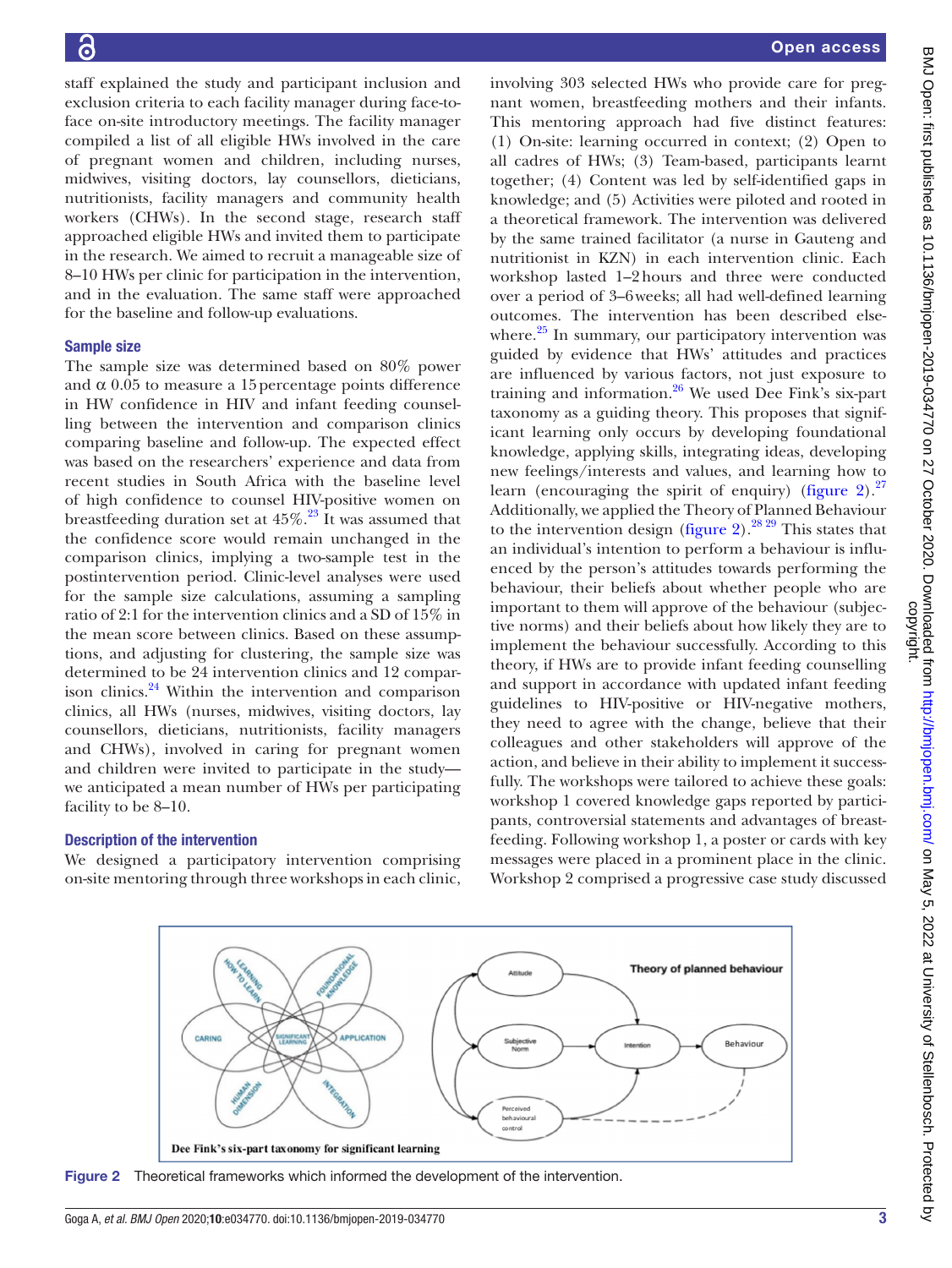in small groups. Workshop 3 involved one-to-one mentorship: each participant was observed providing infant feeding counselling or a case study was discussed if no mothers were available for counselling. The same facilitator conducted all three workshops at each clinic. In addition, a WhatsApp cellphone messaging group was established to support participants in intervention sites to facilitate sharing of concerns, tips for counselling and dealing with difficult situations. Key messages were posted on the group approximately weekly. Comparison and intervention subdistricts were exposed to routine supervision and training activities that took place at district level. The study team documented that the June 2017 circular issued by the National Department of Health, informing health facilities of the change in the infant and young child feeding policy, was disseminated to comparison clinics as an announcement via email and other electronic communication as well as during meetings or trainings. We documented that in Tshwane, 15 of the 18 clinics had received the circular; 11 via email and 3 at a meeting. In Ugu 9 of 17 clinics had received the circular; 8 received it via hand delivery and 1 via email.

#### Patient and public involvement

Patients and the public were not involved in the design of this study, as the main population of interest were HWs. The intervention and tool were piloted among a separate group of HWs to determine length, complexity of questions and level of understanding. These details are explained in our intervention paper.<sup>2</sup>

#### Data collection

Data were collected between August and December 2017 by dedicated trained non-nurse data collectors who were independent of the intervention staff. As per study design, data collection staff were not part of any intervention activities and had never been exposed to the intervention. The primary outcome measure for the study was the confidence level of HWs to counsel on infant feeding, evaluated using a Likert Scale tool, developed after reviewing the WHO breastfeeding counselling course, and the WHO HIV and infant feeding counselling course  $9^{930-33}$  (see tool in [online supplemental mate](https://dx.doi.org/10.1136/bmjopen-2019-034770)[rial\)](https://dx.doi.org/10.1136/bmjopen-2019-034770). Secondary outcomes included HW knowledge and attitude about breastfeeding counselling. A baseline assessment among all participating HWs in intervention and comparison sites was undertaken prior to the start of the intervention (August 2017). HWs self-completed the assessment on study-provided electronic tablets at their workplaces. Questions covered basic demographic information, types of activities undertaken at work, knowledge, attitudes and confidence around counselling on infant feeding (see tool in [online supplemental material](https://dx.doi.org/10.1136/bmjopen-2019-034770)). Approximately 12 weeks after the baseline assessment, a follow-up assessment using the same tool was conducted among the same group of HWs. HWs who were not in the clinic on the day of the follow-up assessments were included in a special catch-up assessment. Questionnaire

#### Data analysis

There were three outcomes in the study: (a) 22 knowledge statements which were scored 1 if correctly answered and 0 if not; evaluation of answers were based on existing literature and guidelines (binary outcomes); (b) 21 attitude questions whose responses were measured on a 5-point Likert Scale—given as completely disagree (1); disagree  $(2)$ ; neutral  $(3)$ ; agree  $(4)$  and completely agree  $(5)$ ; positive attitudes received higher scores; and (c) 19 statements on confidence item questions which were also measured on a Likert Scale, scored as such: not at all confident (1), not confident (2), confident (3) and very confident (4). For both attitude and confidence domains, a participant outcome was measured by the sum of the responses to the respective items (we verified that there was not a missing response on the items). Thus, the ranges for the attitude and confidence scores were 21–105, and 19–75, respectively.

Participants' baseline and follow-up characteristics and outcomes between the intervention and control areas were compared using  $\chi^2$  tests for categorical variables and twosample t-tests for continuous measures, after confirming that data were normally distributed. To assess the effect of the proposed intervention, several analysis methods for comparing intervention effect in before (pre)–after (post) quasi-experimental designs were considered. These included using postmeasures and change from preintervention to postintervention as the response variables. These approaches that use change and postmeasurements as the outcome, adjusting for preintervention measurements are recommended, and often give similar results[.34](#page-12-8) In this paper, we considered three methods for estimating and testing the intervention effect using the sum of individual attitude or confidence scores as an outcome variable in a linear regression. The first method used the postintervention measurements as the outcome variable but adjusted for the preintervention values; the second method analysed the change score as an outcome variable adjusting for pretreatment values. The third method analysed the vectors of premeasurements and postmeasurements as the outcome variable, and used time (coded 1 at follow-up and 0 at baseline) and treatment (coded 1: intervention group and 0: comparison group) as a covariates with an interaction term for time and treatment, in addition to an adjustment for pretreatment values). Using methods 1 and 2 the coefficient for the intervention estimated the differences in the postintervention means and differences in the mean change of sum scores mean between the groups, controlling for the preintervention measurement. Using the third method, the sum of coefficients of intervention and the interaction terms was taken as the mean difference between groups post-treatment, allowing for pretreatment mean differences between the groups. All analyses also controlled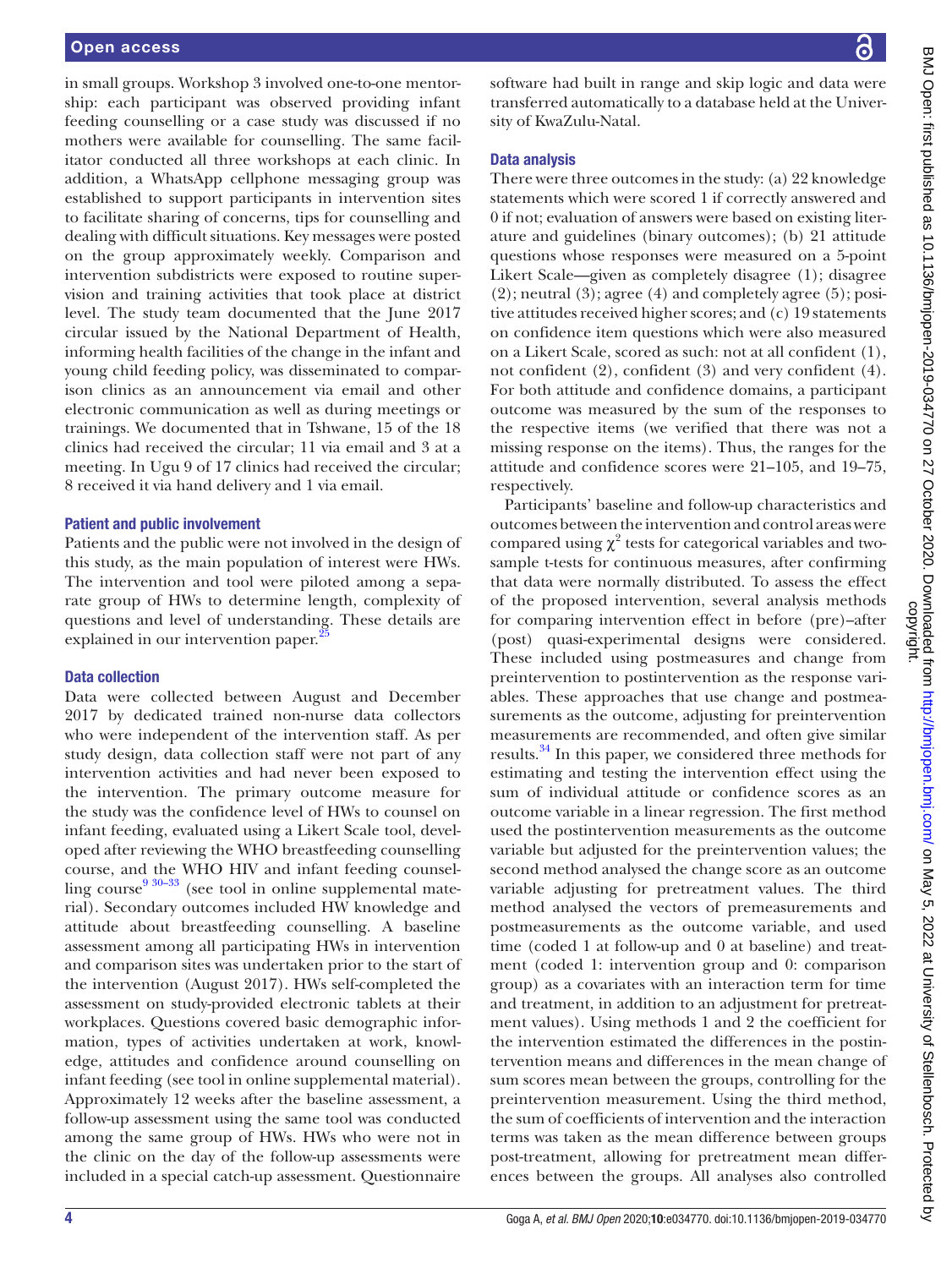

Figure 3 Study population at baseline and follow-up for intervention and comparison sites.

for baseline participant characteristics and prior training. Analyses adjusted for possible clustering effect at the site level, using a variance-correction method. $^{24}$  All the treatment effect comparison analyses were done on an intention-to-treat, rather than per-protocol, basis. Data can be obtained by emailing the corresponding author.

# **Ethics**

Permission for undertaking the study was obtained from Tshwane and Ugu Districts. Informed consent was sought from all study participants and no personal identifying information was captured in the questionnaires, only a study identification number.

# RESULTS

At baseline and follow-up, 23 intervention clinics (one large clinic was sampled twice with two rounds of data collection per time point) and 12 comparison clinics were visited; 289 and 131 HW interviews were conducted at baseline in intervention and comparison clinics, respectively [\(figure](#page-4-0) 3). Loss to follow-up between baseline and follow-up did not differ between intervention and comparison sites (17 (13.0%) in comparison sites vs 36 (12.5%) in intervention sites).

Tshwane and Ugu Districts did not differ in the main outcome measures at baseline (knowledge, attitude and confidence). Additionally, they were similar in all HW characteristics except three: Tshwane had significantly more participants with less than 2 years employment  $(14.4\% \text{ vs } 6.2\%, \text{ p=0.007}), \text{ more registered nurses } (57\%$ vs 26.2%, p=0.02) and fewer lay counsellors/CHWs (7.3% vs  $50.0\%$ , respectively, p=0.02). Given the lack of a statistically significant difference in the main outcome variables at baseline, data from the two sites were combined for the analysis.

All staff approached agreed to participate in the interviews. There were no statistically significant differences

<span id="page-4-0"></span>between intervention and comparison sites at baseline, regarding district of origin, median age of respondent, gender, cadre of HW and working duration [\(table](#page-5-0) 1). The proportion of participants who had received previous training (through the routine health system) on specific topics was similar in intervention versus comparison sites, except for three topics which had better coverage in comparison sites [\(online supplemental figure 1\)](https://dx.doi.org/10.1136/bmjopen-2019-034770). These were: ever trained on how to assess and support ART adherence for HIV-positive women (78.6% in intervention sites vs 89.2% in comparison sites, p=0.01); ever trained about managing breastfeeding problems (76.5% in intervention sites and 86.2% in comparison sites, p=0.02); and received any information or training about the revised infant feeding policy (55.1% in intervention sites vs 67.4% in comparison sites, p=0.02). At baseline, activities around breastfeeding counselling and management were similar between comparison and intervention sites in all respects except that comparison site participants reportedly spoke more frequently to HIV-positive pregnant women about feeding than intervention participants (67% vs 71.6% spoke more than 1–3 times per month, p=0.04, data not shown).

In intervention sites, workshops were attended by 84%–88% of participants interviewed at follow-up [\(table](#page-5-1) 2).

# Effect of the intervention on HW knowledge

At baseline, knowledge about key infant feeding statements or facts was similar between intervention and comparison sites, except for knowledge about soft porridge [\(table](#page-6-0) 3). Although at baseline, more than 90% of intervention and comparison site participants knew that a baby under 4 months should not be given soft porridge if hungry, significantly more intervention site participants knew this recommendation ([table](#page-6-0) 3). The percentage of participants at baseline correctly answering the more difficult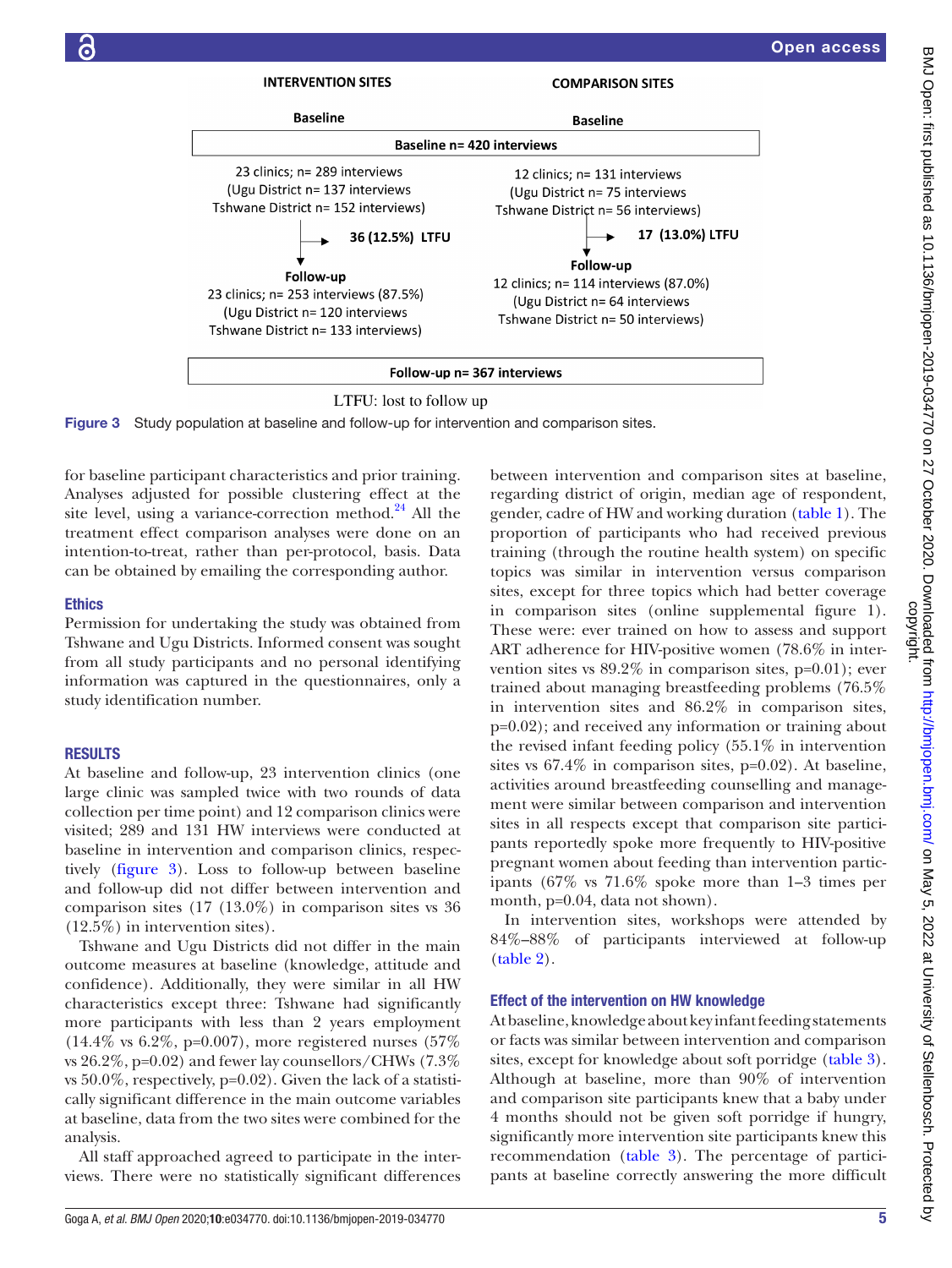| intervention and comparison groups at baseline |                                     |                               |         |  |  |  |
|------------------------------------------------|-------------------------------------|-------------------------------|---------|--|--|--|
|                                                | Intervention<br>group ( $n = 289$ ) | Comparison<br>group $(n=131)$ |         |  |  |  |
| Characteristic                                 | (N (%))                             | (N (%))                       | P value |  |  |  |
| <b>District</b>                                |                                     |                               | 0.06    |  |  |  |
| Tshwane                                        | 152 (52.6)                          | 56 (42.8)                     |         |  |  |  |
| Ugu                                            | 137 (47.4)                          | 75 (57.3)                     |         |  |  |  |
| Age categories                                 |                                     |                               | 0.11    |  |  |  |
| $23 - 35$ years                                | 56 (19.4)                           | 38 (29.7)                     |         |  |  |  |
| $36-41$ years                                  | 61 (21.2)                           | 25 (19.5)                     |         |  |  |  |
| $42 - 46$ years                                | 53 (18.4)                           | 26 (20.3)                     |         |  |  |  |
| $47-54$ years                                  | 64 (22.2)                           | 18(14.1)                      |         |  |  |  |
| Over 54 years                                  | 54 (18.8)                           | 21 (16.4)                     |         |  |  |  |
| Gender                                         |                                     |                               | 0.66    |  |  |  |
| Female                                         | 267 (92.7)                          | 118 (91.5)                    |         |  |  |  |
| Male                                           | 21(7.3)                             | 11(8.5)                       |         |  |  |  |
| Cadre of health worker                         |                                     |                               | 0.05    |  |  |  |
| Community-level<br>worker                      | 84 (29.5)                           | 52 (40,0)                     |         |  |  |  |
| Trained health<br>professional*                | 151 (53.0)                          | 64 (49.2)                     |         |  |  |  |
| Enrolled nurse                                 | 50 (17.4)                           | 14 (10.8)                     |         |  |  |  |
| Work experience in year/years                  |                                     |                               | 0.20    |  |  |  |
| Less than 1 year                               | 4(1.4)                              | 3(2.3)                        |         |  |  |  |
| 1 to $<$ 2 years                               | 23(8.0)                             | 12(9.3)                       |         |  |  |  |
| 2 to $<$ 5 years                               | 36(12.5)                            | 18 (14.0)                     |         |  |  |  |
| $5$ to $<$ 10 years                            | 71 (24.7)                           | 43 (33.3)                     |         |  |  |  |
| 10 years or more                               | 154 (53.5)                          | 53 (41.1)                     |         |  |  |  |
|                                                |                                     |                               |         |  |  |  |

<span id="page-5-0"></span>Table 1 Characteristics of the participants in the

\*Includes 68% nurses in the intervention arm and 58% nurses in the comparison arm. This group also includes operation managers, dieticians, doctors and nutritionists.

questions (on bottle sterilisation, storing expressed breast milk, feeding HIV-exposed infants) was low ([table](#page-6-0) 3). At follow-up significantly more intervention site participants correctly answered knowledge questions, regarding the leading cause of death in children under 5 years, the risk of formula feeding, duration of breast feeding for

HIV-negative mothers and women living with HIV, how to stop breast feeding, complementary feeding, storing expressed breast milk, feeding while at work, breast feeding and viral suppression, mixed feeding in women living with HIV, adherence to ART and breast feeding, breastfeeding difficulties in women living with HIV and managing women living with HIV who are breast feeding, than comparison site participants [\(table](#page-6-0) 3). The significant differences between intervention and comparison sites regarding soft porridge were not present at follow-up. Although improvements were seen in knowledge relating to the risks of mixed feeding for women living with HIV, most HWs still provided incorrect responses at follow-up. At baseline, the mean number of correctly answered knowledge questions was 15.0 (68%) in comparison sites versus 15.2 (69%) in intervention sites, p=0.89 [\(table](#page-6-0) 3). At follow-up the mean number was 15.2 (69%) in comparison sites and 17.2 (78.2%) in intervention sites,  $p<0.001$ [\(table](#page-6-0) 3). For two questions measuring knowledge about the 2017 change in infant feeding guidelines, namely, 'Continued breastfeeding for 2 years is the recommended infant method in SA for ALL children, regardless of mother's HIV status' and 'In South Africa, HIV-infected women who are breastfeeding should be supported to adhere to antiretroviral treatment and should introduce complementary foods at 6 months and be supported to continue breastfeeding for at least 2years. (True)', there was a 36% improvement in knowledge in the intervention group at follow-up compared with a 13% increase in knowledge in the control group. For the second question there was a 15% increase in correct knowledge in the intervention group at follow-up while for the comparison group knowledge decreased from 89% to 81%. At follow-up, knowledge scores of participants who attended three workshops compared with knowledge scores of participants who attended less than three workshops was significantly better (p<0.001).

# Effect of the intervention on attitudes

At baseline, intervention and comparison sites were similar in HW attitudes except for attitudes towards feeding a crying baby and expressing breast milk, which

<span id="page-5-1"></span>

| <b>Table 2</b> Attendance at workshops 1–3 measured at follow-up in intervention sites |     |                      |                        |               |  |  |
|----------------------------------------------------------------------------------------|-----|----------------------|------------------------|---------------|--|--|
| Number of staff attending each workshop Attended workshop, n                           |     | Attended catch-up, n | Total attended n/N (%) |               |  |  |
| Group workshop 1                                                                       | 202 | 63                   | 265/303 (87.5)         |               |  |  |
| Group workshop 2                                                                       | 223 | 34                   | 257/303 (84.8)         |               |  |  |
| Workshop 3 (clinical mentoring)                                                        | 216 | 40                   | 256/303 (84.5)         |               |  |  |
| Number of workshops attended                                                           |     |                      | <b>Number</b>          | $\frac{0}{0}$ |  |  |
| No workshop                                                                            |     |                      | 42                     | 13.9          |  |  |
| One workshop                                                                           |     |                      | 8                      | 2.6           |  |  |
| Two workshops                                                                          |     |                      | 6                      | 2.0           |  |  |
| All three workshops                                                                    |     |                      | 247                    | 81.5          |  |  |
| <b>Total</b>                                                                           |     |                      | 303                    | 100           |  |  |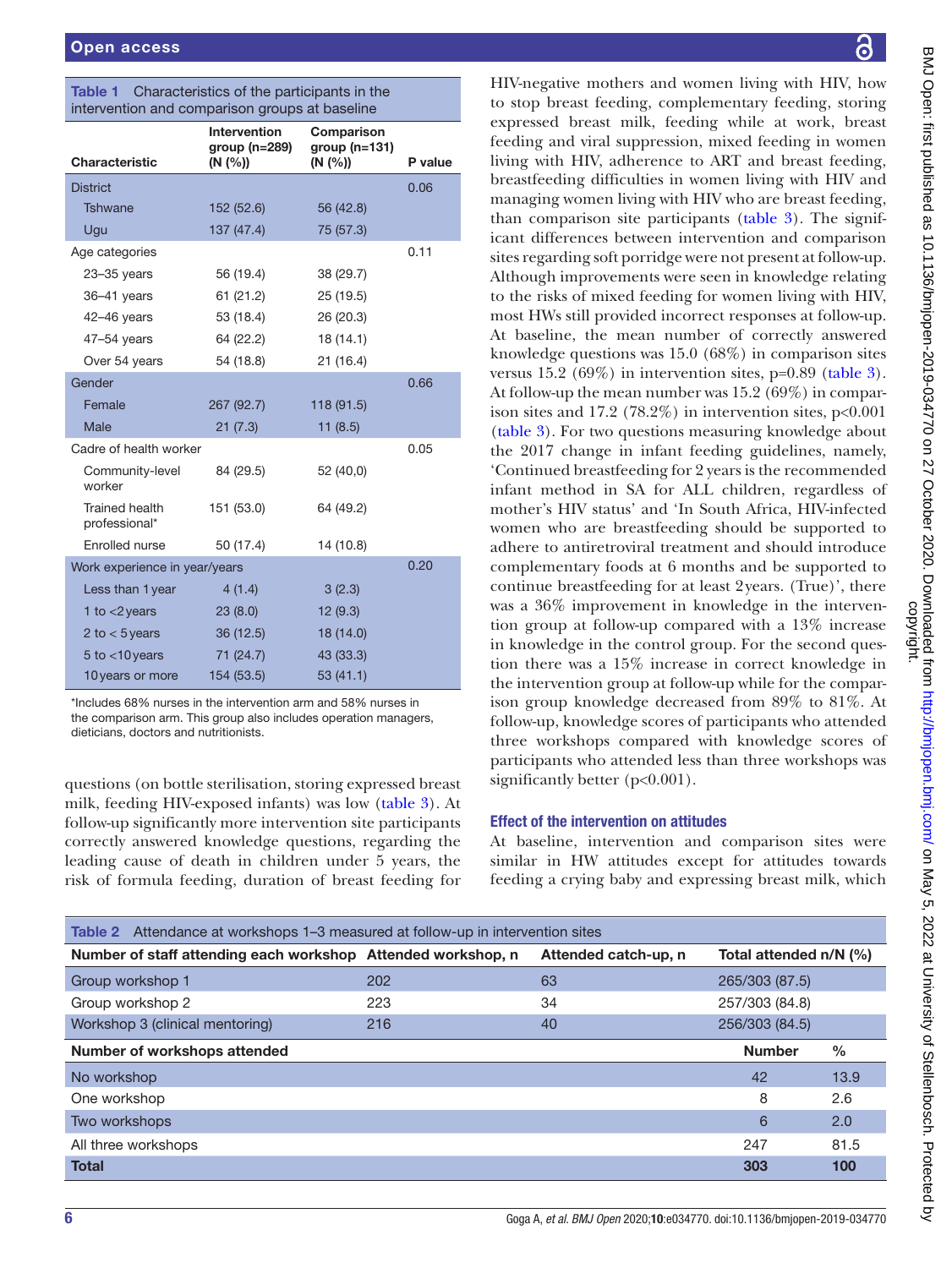Open access

<span id="page-6-0"></span>

| Knowledge of health workers about breast feeding in the intervention and comparison sites at baseline and follow-up<br>Table 3                                                                                                                                                                                                                          |                                                                                  |                         |          |                           |                                    |           |  |  |  |
|---------------------------------------------------------------------------------------------------------------------------------------------------------------------------------------------------------------------------------------------------------------------------------------------------------------------------------------------------------|----------------------------------------------------------------------------------|-------------------------|----------|---------------------------|------------------------------------|-----------|--|--|--|
|                                                                                                                                                                                                                                                                                                                                                         | Number (%) with correct answers at<br>baseline<br>follow-up                      |                         |          |                           | Number (%) with correct answers at |           |  |  |  |
| <b>Knowledge statements</b>                                                                                                                                                                                                                                                                                                                             | Intervention<br>$(n=289)$                                                        | Comparison<br>$(n=131)$ | P value* | Intervention<br>$(n=250)$ | Comparison<br>$(n=112)$            | P value*  |  |  |  |
| Knowledge relating to updates in the HIV and infant feeding guidelines                                                                                                                                                                                                                                                                                  |                                                                                  |                         |          |                           |                                    |           |  |  |  |
| Significant improvements between intervention and comparison groups at follow-up                                                                                                                                                                                                                                                                        |                                                                                  |                         |          |                           |                                    |           |  |  |  |
| Continued breast feeding for 2 years is the<br>recommended infant method in SA for all children,<br>regardless of mother's HIV status (true)+                                                                                                                                                                                                           | 190 (65.7)                                                                       | 91(70.0)                | 0.39     | 224 (89.6)                | 88 (78.6)                          | < 0.01    |  |  |  |
| An HIV-positive mother who is virally suppressed on<br>antiretroviral treatment should breast feed her child<br>rather than not breast feed to improve the child's<br>survival (true)†                                                                                                                                                                  | 237 (82.0)                                                                       | 108 (83.1)              | 0.79     | 236 (94.4)                | 96 (85.7)                          | < 0.01    |  |  |  |
| A mother who has missed six tablets of fixed-dose<br>combination antiretroviral therapy in 1 month is<br>considered to be poorly adherent and should stop<br>breast feeding immediately (false)†‡                                                                                                                                                       | 181 (62.6)                                                                       | 89 (68.5)               | 0.25     | 201 (80.4)                | 72 (64.3)                          | < 0.01    |  |  |  |
| In South Africa, HIV-infected women who are breast<br>feeding should be supported to adhere to antiretroviral<br>treatment and should introduce complementary foods<br>at 6 months and be supported to continue breast<br>feeding for at least 2 years (true)+                                                                                          | 245 (84.8)                                                                       | 116 (89.2)              | 0.22     | 244 (97.6)                | 91 (81.3)                          | < 0.01    |  |  |  |
| When an HIV-infected mother is ready to add<br>complementary feeds she should stop breast feeding<br>rapidly over a 24-hour period (false)†                                                                                                                                                                                                             | 214(74.1)                                                                        | 103 (79.2)              | 0.25     | 217 (86.8)                | 86 (76.8)                          | < 0.05    |  |  |  |
| If a mother misses two doses of her antiretroviral<br>therapy in 1 month, she should be classified as a<br>treatment failure (false)†‡                                                                                                                                                                                                                  | 185 (64.0)                                                                       | 82 (63.1)               | 0.85     | 191 (76.4)                | 73 (65.2)                          | < 0.05    |  |  |  |
| Low levels of knowledge (<80%) at baseline in both groups-no significant differences between intervention and comparison groups<br>at follow-up (concept that this relates to)                                                                                                                                                                          |                                                                                  |                         |          |                           |                                    |           |  |  |  |
| If an HIV-exposed baby is receiving both breast milk<br>and formula milk, the mother should choose either<br>breast feeding or formula feeding if she is adherent<br>to antiretroviral therapy (false) <sup>†</sup> (mixed feeding with<br>formula and breast milk)                                                                                     | 69 (23.9)                                                                        | 29 (22.3)               | 0.71     | 75 (30.0)                 | 28 (25.0)                          | 0.33      |  |  |  |
| A mother living with HIV and adherent to antiretroviral<br>treatment cannot exclusively breast feed her 4-month-<br>old infant because she is working. It is better for this<br>mother to give formula during the day and breast feed<br>at night rather than giving no breast milk at all (true)+<br>(mixed feeding with formula milk and breast milk) | 22(7.6)                                                                          | 14 (10.8)               | 0.29     | 40 (16.0)                 | 14(12.5)                           | 0.38      |  |  |  |
| High levels of knowledge (≥80%) at baseline in both groups–no significant differences between intervention and comparison groups<br>at follow-up                                                                                                                                                                                                        |                                                                                  |                         |          |                           |                                    |           |  |  |  |
| In South Africa, HIV-infected women who are breast<br>feeding should be supported to adhere to antiretroviral<br>treatment and should be counselled and supported<br>to exclusively breast feed their infants for the first<br>6 months of life while maintaining an undetectable viral<br>load (true) <sup>+</sup>                                     | 281 (97.2)                                                                       | 123 (94.6)              | 0.18     | 242 (96.8)                | 109 (97.3)                         | 0.79      |  |  |  |
| Mothers living with HIV who are receiving antiretroviral 252 (87.2)<br>treatment and are virally suppressed should be<br>advised not to breast feed their infants (false)+                                                                                                                                                                              |                                                                                  | 115 (88.5)              | 0.85     | 230 (92.0)                | 99 (88.4)                          | 0.27      |  |  |  |
| <b>General breast feeding</b>                                                                                                                                                                                                                                                                                                                           |                                                                                  |                         |          |                           |                                    |           |  |  |  |
|                                                                                                                                                                                                                                                                                                                                                         | Significant improvements between intervention and comparison groups at follow-up |                         |          |                           |                                    |           |  |  |  |
| In South Africa, the leading cause of death among<br>children under 5 years is pneumonia (true)                                                                                                                                                                                                                                                         | 189 (65.4)                                                                       | 82(63.1)                | 0.65     | 230 (92.0)                | 75 (67.0)                          | < 0.01    |  |  |  |
| Giving any formula milk during the first 6 months of<br>life increases the risk of death from diarrhoea and/or<br>pneumonia (true)                                                                                                                                                                                                                      | 246 (85.1)                                                                       | 104 (80.0)              | 0.17     | 232 (92.8)                | 95 (84.8)                          | 0.02      |  |  |  |
|                                                                                                                                                                                                                                                                                                                                                         |                                                                                  |                         |          |                           |                                    | Continued |  |  |  |

BMJ Open: first published as 10.1136/bmjopen-2019-03019-034770 on 27 October 2020. Downloaded from <http://bmjopen.bmj.com/> on May 5, 2022 at University of Stellenbosch. Protected by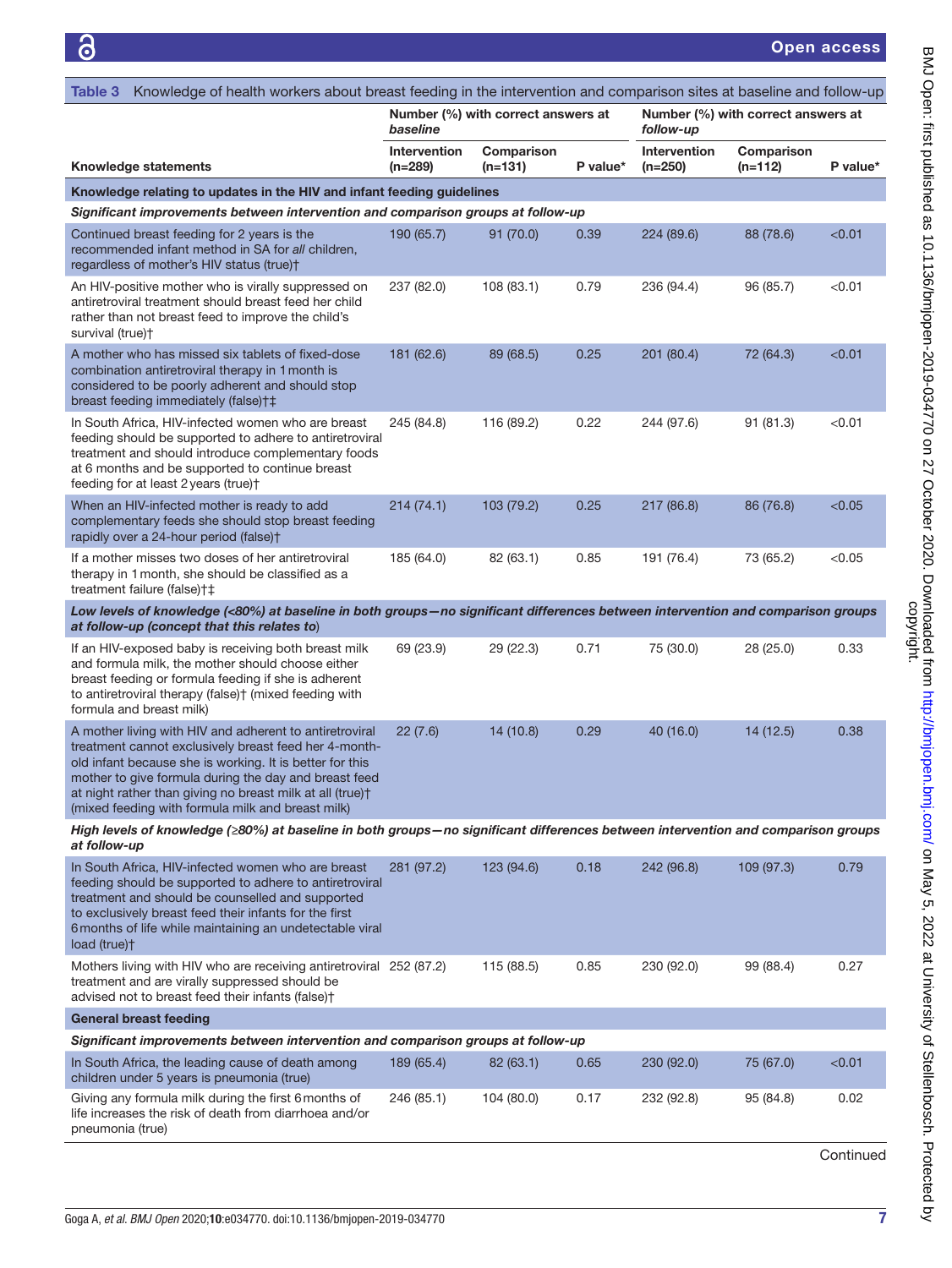Table 3 Continued

|                                                                                                                                                                                                                                            | Number (%) with correct answers at<br>baseline |                         |          | Number (%) with correct answers at<br>follow-up |                         |          |
|--------------------------------------------------------------------------------------------------------------------------------------------------------------------------------------------------------------------------------------------|------------------------------------------------|-------------------------|----------|-------------------------------------------------|-------------------------|----------|
| <b>Knowledge statements</b>                                                                                                                                                                                                                | Intervention<br>$(n=289)$                      | Comparison<br>$(n=131)$ | P value* | Intervention<br>$(n=250)$                       | Comparison<br>$(n=112)$ | P value* |
| It is safe to give the baby expressed breast milk that<br>has been kept outside the fridge for 8 hours (true)                                                                                                                              | 106 (36.7)                                     | 43(33.1)                | 0.48     | 120(48.0)                                       | 38 (33.9)               | < 0.05   |
| A mother who is working and giving formula milk<br>should mix the milk herself and leave for the carer to<br>give during the day (false)‡                                                                                                  | 218 (75.4)                                     | 94 (72.3)               | 0.50     | 189 (75.6)                                      | 68 (60.7)               | < 0.01   |
| Low levels of knowledge (<80%) at baseline in both groups-no significant differences between intervention and comparison groups<br>at follow-up                                                                                            |                                                |                         |          |                                                 |                         |          |
| When sterilising feeding bottles cover the bottles with<br>water in a saucepan and place on the heat. As soon<br>as the water boils remove from heat and do not leave<br>the bottles in the water until completely cool (false) $\ddagger$ | 64 (22.2)                                      | 27 (20.8)               | 0.75     | 53 (21.2)                                       | 25(22.3)                | 0.81     |
| High levels of knowledge (≥80%) at baseline in both groups-no significant differences between intervention and comparison groups<br>at follow-up                                                                                           |                                                |                         |          |                                                 |                         |          |
| Exclusive breast feeding is the recommended infant<br>feeding method for all infants aged 0-6 months in SA,<br>regardless of mother's HIV status (true)                                                                                    | 271 (93.8)                                     | 118 (90.8)              | 0.27     | 234 (93.6)                                      | 102 (91.1)              | 0.32     |
| A baby under 4 months should be given soft porridge<br>once he/she seems hungry (false) <sup>±</sup>                                                                                                                                       | 284 (98.3)                                     | 124 (95.4)              | 0.09     | 247 (98.8)                                      | 108 (96.4)              | 0.13     |
| Giving a baby expressed breast milk is not as good as 234 (81.0)<br>breast feeding (false)‡                                                                                                                                                |                                                | 106 (81.5)              | 0.89     | 218 (87.2)                                      | 96 (85.7)               | 0.70     |
| There are long-term health benefits of breast<br>feeding for mother and child that last beyond the<br>breastfeeding period (true)                                                                                                          | 264 (91.4)                                     | 116 (89.2)              | 0.49     | 232 (92.8)                                      | 100 (89.3)              | 0.26     |
| <b>Breast feeding and HIV</b>                                                                                                                                                                                                              |                                                |                         |          |                                                 |                         |          |
| Significant improvements between intervention and comparison groups at follow-up                                                                                                                                                           |                                                |                         |          |                                                 |                         |          |
| An HIV-positive mother who has cracked nipples<br>should continue to breast feed unless they are<br>bleeding (true)                                                                                                                        | 143 (49.5)                                     | 64 (49.2)               | 0.96     | 187 (74.8)                                      | 59 (52.7)               | < 0.01   |
| If a baby has a positive PCR (HIV test) at birth the<br>mother should stop breast feeding if this is affordable<br>and feasible in her situation (false)‡                                                                                  | 224 (81.0)                                     | 100 (76.9)              | 0.90     | 214 (85.6)                                      | 82 (73.2)               | < 0.01   |
| High levels of knowledge (<80%) at baseline in both groups-no significant differences between intervention and comparison groups<br>at follow-up                                                                                           |                                                |                         |          |                                                 |                         |          |
| An HIV-exposed baby who is exclusively breast<br>feeding should be given some water when the weather<br>is very hot (false) <sup>±</sup>                                                                                                   | 270 (93.4)                                     | 122 (93.9)              | 0.87     | 239 (95.6)                                      | 105 (93.8)              | 0.45     |

Mean Knowledge Score (SD) out of 22  $15.2 (2.6)$   $15.0 (3.1)$   $0.61*$   $17.2 (2.1)$   $15.2 (2.8)$   $\leq 0.01$ 

The tables displays numbers with correct knowledge.

\*Independent t-test comparing intervention and comparison sites at the relevant time point.

†These questions measure the change in knowledge relating to the South African Department of Health June 2017 circular and the WHO 2016 updated HIV and infant feeding guidelines.

‡The statement is false; thus, the scales were inverted during data analysis.

were significantly better in intervention sites [\(online](https://dx.doi.org/10.1136/bmjopen-2019-034770) [supplemental table 1\)](https://dx.doi.org/10.1136/bmjopen-2019-034770). At follow-up, attitudes to breast feeding and HIV were significantly better in the intervention group for 13 of the 21 questions and the mean attitude score towards breast feeding was significantly better in intervention sites (p<0.001) ([online supplemental](https://dx.doi.org/10.1136/bmjopen-2019-034770) [table 1\)](https://dx.doi.org/10.1136/bmjopen-2019-034770). At follow-up, HWs in the intervention group were significantly less confused about what to tell women living with HIV about infant feeding . Methods 1 and 2 yielded the same results, except for the effect of baseline attitude score. Thus, in [table](#page-8-0) 4 below, we only show results

for Methods 1 and 3. Controlling for other variables, postintervention attitude was significantly better in intervention, compared with comparison, sites ([table](#page-8-0) 4). Using Method 1, attitude at follow-up was 5.4 points higher in the intervention group than in the comparison group; Method 3 analysis showed a significant 5.1-point higher score in the intervention compared with the comparison group. Using Method 1, being an enrolled nurse, and being in the youngest (36–41 years) or oldest (>54 years) age group was associated with a significantly lower attitude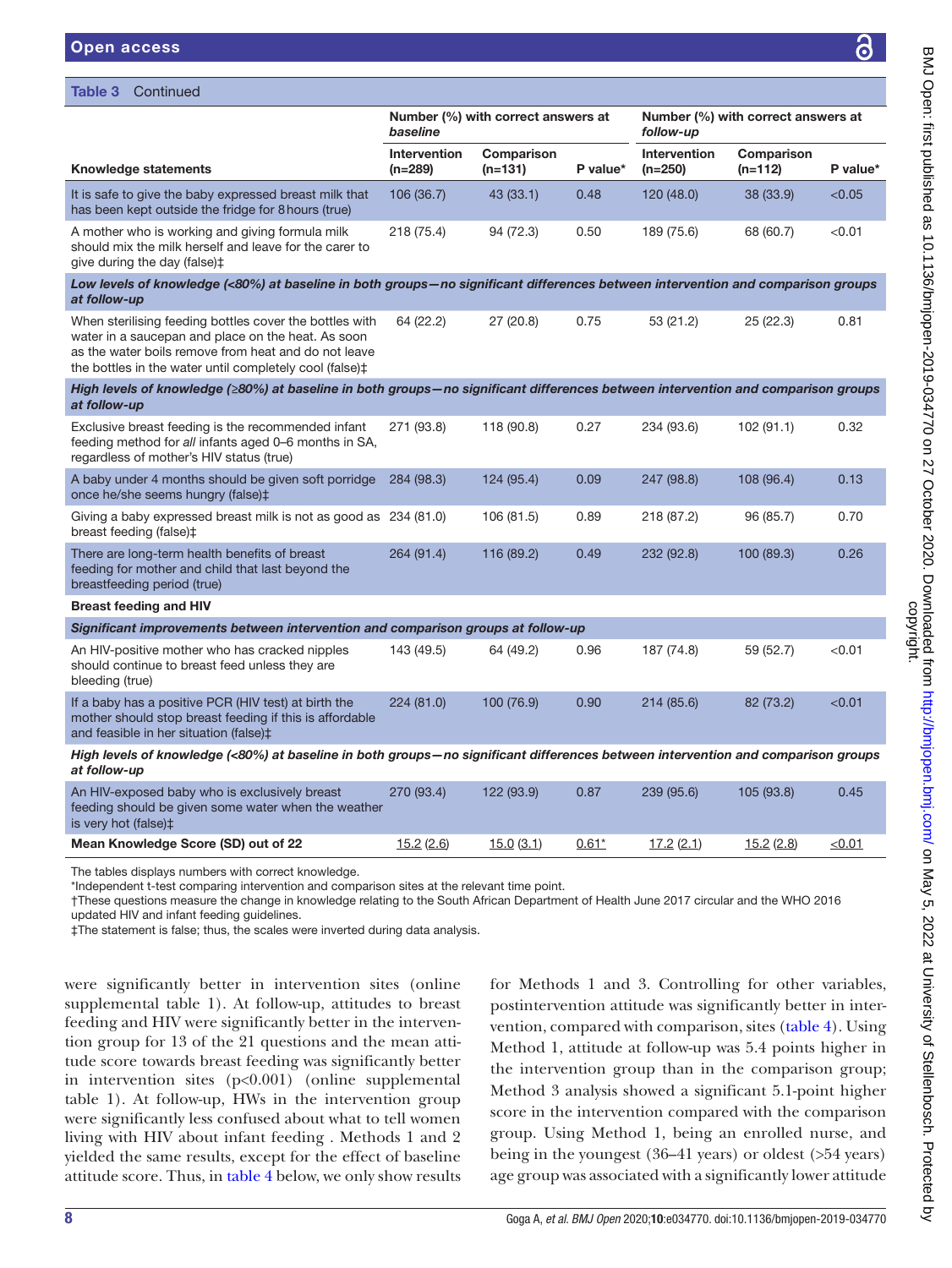<span id="page-8-0"></span>Table 4 Adjusted effect of the intervention on health worker attitude score using different methods (effect estimate and 95% CI)

|                                                                                                                        | <b>Method 1</b>        |                               | Method 3               |                             |  |
|------------------------------------------------------------------------------------------------------------------------|------------------------|-------------------------------|------------------------|-----------------------------|--|
| Variable                                                                                                               | <b>Effect estimate</b> | 95% CI                        | <b>Effect estimate</b> | 95% CI                      |  |
| Attitude score at baseline                                                                                             | 0.5                    | $0.3$ to $0.7$ <sup>*</sup>   | N/A                    | N/A                         |  |
| Intervention                                                                                                           | 5.4                    | $3.9$ to $6.9$                | 5.1                    | 2.1 to $8.1$ <sup>*</sup>   |  |
| Follow-up period                                                                                                       | N/A                    | N/A                           | 1.8                    | $0.2$ to $3.4$ <sup>*</sup> |  |
| Professional role versus community level                                                                               |                        |                               |                        |                             |  |
| Trained health professional                                                                                            | 1.6                    | $-0.05$ to 3.2                | 4.8                    | 2.8 to $6.7$                |  |
| Enrolled nurse                                                                                                         | $-2.4$                 | $-5.0$ to $-0.2$ <sup>*</sup> | 0.9                    | $-1.4$ to 3.2               |  |
| Ugu District versus Tshwane District                                                                                   | $-0.83$                | $-2.2$ to 0.5                 | $-1.4$                 | $-3.1$ to 0.2               |  |
| Age category versus 23-35 years                                                                                        |                        |                               |                        |                             |  |
| 36-41 years                                                                                                            | $-2.8$                 | $-5.4$ to $-0.2$ <sup>*</sup> | $-1.8$                 | $-4.1$ to 0.6               |  |
| 42-46 years                                                                                                            | $-0.9$                 | $-3.3$ to 1.5                 | $-0.2$                 | $-2.5$ to 2.2               |  |
| $47 - 54$ years                                                                                                        | 0.5                    | $-2.0$ to 2.9                 | $-1.2$                 | $-3.1$ to 0.8               |  |
| Over 54 years                                                                                                          | $-3.3$                 | $-5.7$ to $-1.0$              | $-2.2$                 | $-4.8$ to 0.3               |  |
| Work experience $<$ 5 years vs $\geq$ 5 years                                                                          | $-0.3$                 | $-2.5$ to 1.9                 | $-1.3$                 | $-3.4$ to 0.8               |  |
| Received training or information at work about the revised<br>policy                                                   | 0.5                    | $-1.4$ to 2.3                 | 1.7                    | 0.1 to 3.24                 |  |
| Received any training about managing common breastfeeding<br>problems?                                                 | 0.3                    | $-2.5$ to 3.0                 | 3.2                    | 0.9 to 5.5                  |  |
| Ever received any training about how to assess and support<br>antiretroviral therapy adherence for HIV-positive women? | $-0.1$                 | $-2.2$ to 2.0                 | 1.6                    | $-0.5$ to 3.8               |  |

All analyses are adjusted for clustering.

 $*p<0.05$ .

N/A, not applicable.

score. Using Method 3, trained health professionals had a significantly higher attitude score at follow-up  $(p<0.05)$ .

#### Effect of the intervention on confidence

At baseline there was no difference in the percentage of participants in the intervention and control sites who were confident or very confident in counselling mothers on HIV/infant feeding [\(online supplemental table 2](https://dx.doi.org/10.1136/bmjopen-2019-034770)). However, at follow-up HWs from intervention sites were significantly more confident in counselling women living with HIV about HIV and infant feeding, returning to school/work, continuing breast feeding for 2years, assessing ART adherence in women living with HIV, and advising women living with HIV about breast feeding with cracked nipples ([online supplemental table 2\)](https://dx.doi.org/10.1136/bmjopen-2019-034770). Confidence had not shifted about how to stop breast feeding, identifying when a mother is not ART-adherent and managing poor adherence, advising on formula feeding and counselling that a shorter breastfeeding duration is better than no breast feeding. The mean confidence score at follow-up was significantly higher in the intervention compared with the comparison sites at follow-up (p=0.05) ([online supplemental table 2\)](https://dx.doi.org/10.1136/bmjopen-2019-034770). Methods 1 and 2 yielded the same results, except for the effect of baseline confidence score. Thus, in [table](#page-9-0) 5 below, we only show results for Methods 1 and 3. Controlling for other variables, postintervention confidence was significantly better in

intervention, compared with comparison, sites; however this was only statistically significant under Method 1. Our analysis demonstrated that, controlling for other factors, being a trained health professional significantly increased confidence score by 3.1 (Method 1) or 3.7 (Method 3). Additionally, Method 3 demonstrated that, controlling for other factors, working for less than 5 years significantly reduced the confidence score.

## Dose-response analysis

We also conducted a dose-response analysis to assess whether or not the mentored HWs responded differently according to the number of workshops attended (0, 1 or 2, and 3). Even though postintervention attitude and confidence scores as well as their increases were higher in the higher workshop attendance participants, there was no statistically significant dose-response effect (p value>0.05, data not shown)

# **DISCUSSION**

We demonstrate that a participatory, side-by-side, teambased mentoring approach to disseminating updated HIV and infant feeding guidelines was associated with an improvement in HWs' attitudes. when controlling for other factors. There was also a significant improvement in mean knowledge score between intervention and control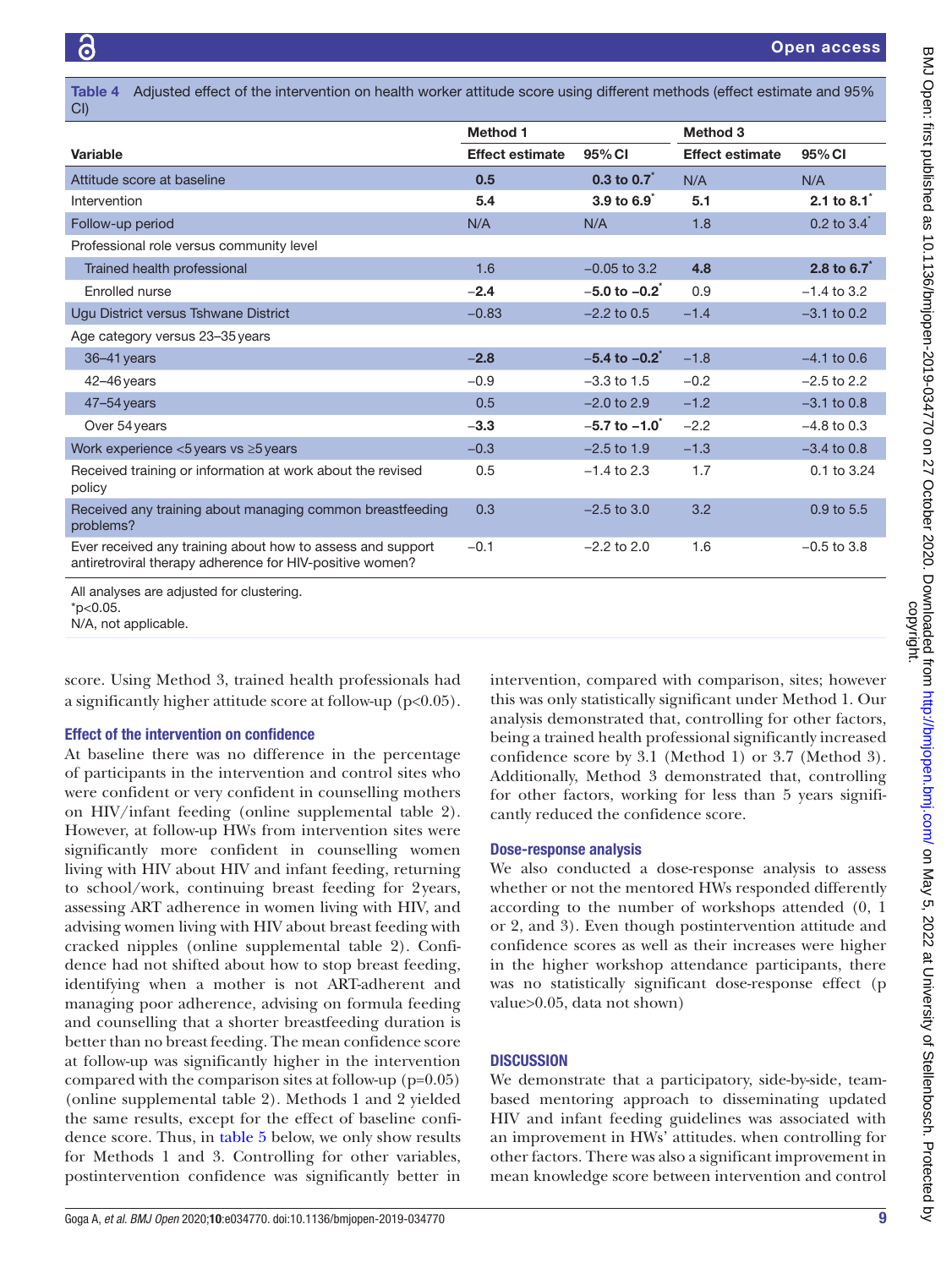<span id="page-9-0"></span>Table 5 Adjusted effect of the intervention on health worker confidence scores, using different multivariable analysis methods (effect estimate and 95% CI)

|                                                                                                                        | <b>Method 1</b>        |                             | Method 3               |                               |
|------------------------------------------------------------------------------------------------------------------------|------------------------|-----------------------------|------------------------|-------------------------------|
| Variable                                                                                                               | <b>Effect estimate</b> | 95% CI                      | <b>Effect estimate</b> | 95% CI                        |
| Confidence Score at baseline                                                                                           | 0.4                    | $0.3$ to $0.6$ <sup>*</sup> | N/A                    | N/A                           |
| Intervention                                                                                                           | 2.4                    | $0.3$ to $4.5$              | 1.5                    | $-2.2$ to 5.1                 |
| Follow-up time                                                                                                         | N/A                    | N/A                         | 0.5                    | $-1.5$ to 2.5                 |
| Cadre of heath professional versus community level                                                                     |                        |                             |                        |                               |
| Trained health professional                                                                                            | 3.1                    | $0.3$ to $5.9$              | 3.7                    | 1.5 to $5.9$                  |
| Enrolled nurse                                                                                                         | $-0.8$                 | $-4.3$ to 2.7               | $-0.7$                 | $-3.1$ to 1.6                 |
| Ugu District versus Tshwane District                                                                                   | 0.00                   | $-2.1$ to 2.1               | $-1.$                  | $-3.2$ to 1.2                 |
| Age category versus 23-35 years                                                                                        |                        |                             |                        |                               |
| $36 - 41$ years                                                                                                        | $-1.0$                 | $-3.7$ to 1.6               | $-0.1$                 | $-2.7$ to 2.5                 |
| $42 - 46$ years                                                                                                        | 0.3                    | $-2.9$ to 3.4               | 0.4                    | $-1.2$ to 2.9                 |
| $47 - 54$ years                                                                                                        | 1.4                    | $-0.7$ to 3.5               | $-1.3$                 | $-3.4$ to 0.8                 |
| Over 54 years                                                                                                          | $-2.5$                 | $-5.7$ to 0.7               | $-0.9$                 | $-4.0$ to 2.2                 |
| Work experience $<$ 5 years vs $\geq$ 5 years                                                                          | $-0.5$                 | $-3.4$ to 2.4               | $-1.9$                 | $-3.7$ to $-0.2$ <sup>*</sup> |
| Received training or information at work about the revised policy                                                      | 0.05                   | $-1.5$ to 1.6               | 1.7                    | $-0.3$ to 3.6                 |
| Received any training about managing common breastfeeding<br>problems?                                                 | $-0.6$                 | $-3.2$ to 2.1               | 1.8                    | $-0.5$ to 4.1                 |
| Ever received any training about how to assess and support<br>antiretroviral therapy adherence for HIV-positive women? | 0.8                    | $-2.1$ to 3.7               | 5.7                    | 3.5 to 7.9                    |

All analyses are adjusted for clustering.

N/A, not applicable.

sites at follow-up. However, we were not successful in shifting knowledge and attitudes about mixed feeding (breast milk and formula milk) and HWs at the end of the study were not confident in advising that a shorter duration of breast feeding is better than no breast feeding at all. This demonstrates the success of at least 15 years of frequent publicity about the dangers of mixed feeding in the context of HIV and no ART, exacerbated by the fact that the two seminal papers on feeding prac-tices and HIV were led by South African researchers.<sup>[35 36](#page-12-9)</sup> Concerted communication efforts are needed to highlight the acceptability of mixed feeding in the context of ART and maternal viral load suppression to facilitate a shift in knowledge about mixed feeding. Although some individual attitude and confidence items did not change, or only changed marginally, the overall analyses demonstrated an improvement in follow-up attitude and confidence scores. However, confidence in the intervention group was still low and HWs performed poorly on some of the more difficult confidence questions such as confidence with counselling when a mother is not ART-adherent, managing high viral loads during breast feeding, explaining HIV transmission risks to a mother with a high viral load, assisting women living with HIV to safely formula feed and advising that some breast feeding is better than no breast feeding. The complexity of changing HWs' attitudes and confidence towards breast feeding has been documented repeatedly in many African

settings including South Africa.<sup>11 25 37–39</sup> We hypothesise that poor performance on some of the individual items or on the overall confidence score may be attributed to the short duration of the intervention. An alternative hypothesis is that HWs' low confidence around topics like non-adherence and high viral load reflect more complex dynamics that are not easily addressed through counselling/mentoring interventions. $39$  In fact a study from South Africa demonstrated how HWs' personal beliefs affect their ability to provide supportive counselling.<sup>11</sup>

There is evidence that in-service training, supervision and follow-up improves the knowledge, skills and practices of HWs managing childhood undernutrition, and can improve HW job satisfaction and motivation, but no data exist on how to improve HW knowledge, skills and confidence in the tricky area of HIV and infant feeding.<sup>40–42</sup> For training/supervision interventions, implementation challenges include inadequately trained supervisors or shortages of supervisors, inappropriate job aids for follow-up, and poor alignment between community views/practice and health programmes.<sup>[43](#page-12-12)</sup> Our approach attempted to circumvent these challenges by using a low technology mentorship model for skills development at clinic level. At the outset of the intervention we acknowledged that HWs were members of their community: we discussed their fears and beliefs, and then introduced facts and evidence to extend their knowledge, change their attitudes, and increase their confidence

<sup>\*</sup>p<0.005.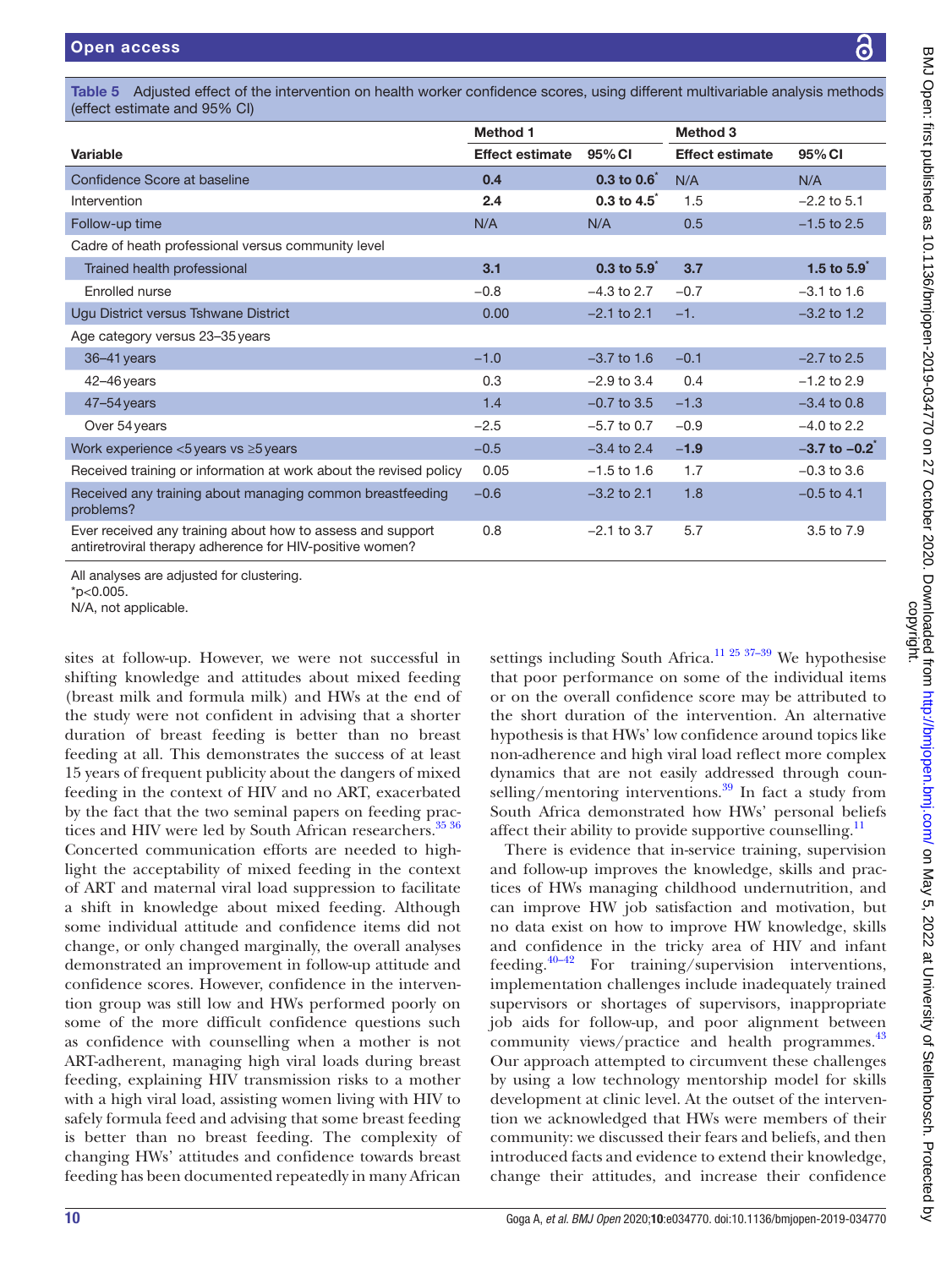to implement updated guidelines on HIV and infant feeding. Thus, we aimed to change inherent, deep-seated beliefs and attitudes that are sustained in the absence of outside supervision.

We used a side-by-side mentorship approach, as reviewed by Schwerdtle *et al*, to conduct team-based mentoring to empower HWs.<sup>44</sup> A team-based approach allowed collaborative learning between different cadres of HWs, facilitating any future change in practice. In accordance with Dee Fink's theory, a participatory mentorship approach allows participants to develop foundational knowledge, apply skills, integrate ideas, develop new feelings/interests and values, and learn how to learn.<sup>26</sup> Our experience suggests that such an approach allowed discussion of participants' attitudes towards performing the behaviour, beliefs about whether critical, important people will approve of the behaviour (subjective norms), and about their likelihood of successfully implementing the behaviour.[28 29](#page-12-7) Our findings corroborate a scoping review which demonstrated that mentorship improves certain quality of care outcomes; $^{44}$  $^{44}$  $^{44}$  in our study it improved knowledge, attitudes and confidence. However, only four studies were included in this scoping review, and the nature of the mentorship varied from videoconferencing to monthly, 6-weekly or annual visits interspersed with other contact forums, conducted over 1day to an entire week. A list of desirable features of mentorship interventions include at least one dedicated mentor per facility, ensuring an adequate mentor:mentee ratio so that all staff can be supported, forming meaningful relationships between mentors and mentees, ensuring cultural congruency between mentee and mentor, and using mentors for protocol-driven programmes such as Integrated Management of Childhood Illness Strategy (IMCI) or HIV.<sup>44</sup> Our intervention related to HIV and infant feeding guidelines, was low cost and low technology (one mentor working with pen, flip chart and paper in the health facility), and was implemented by a dedicated mentor from the same cultural background as the mentees. She provided onsite support during the workshops, which lasted approximately 1hour, and additional support through a WhatsApp messaging group.

There is an ongoing heath worker crisis in resourcelimited settings, including maldistribution of staff, an imbalance in skills mix, increasingly complicated health programmes and complicated sociocultural-politicaleconomic environments. Against this background, questions arise about the feasibility of an on-site mentorship approach to guideline dissemination among HWs, and an on-site peer-peer mentorship approach between women living with HIV to supporting mothers with infant feeding. In this study we chose to focus specifically on an on-site mentorship approach to guideline dissemination among HWs. We argue that strengthening investment in on-site mentorship rather than off-site training, may be a costsaving approach. In our setting, all clinics receive regular visits from district PHC supervisors, but these mostly focus on administration and clinic management matters. These

supervisors, as well as existing district PHC trainers, could be capacitated to provide clinical mentoring for HWs in the clinics they oversee. Our model of team-based learning and mentoring can be used for on-site mentoring, and avoids accommodation and travel costs, and absence from work that off-site training requires.

Our study had several limitations: We purposively selected districts for inclusion. We could not control for previous breastfeeding experiences of HWs as we did not gather these data. The study tools were piloted before finalisation, but no factor analyses or validation exercises were conducted. The follow-up evaluation was conducted 3 months after the intervention; thus, we were only able to measure short-term benefits. Additionally, we did not co-design the intervention with women living with HIV, did not measure the effect of improved knowledge, attitudes and confidence on HWs' counselling practices and on mothers' infant feeding practices, and could not tease out whether the relationship between number of workshops and outcomes was due to staff motivation (more motivated staff attended more workshops) or the workshops themselves. Co-designing the intervention with mothers living with HIV may have resulted in a different intervention and results; this needs to be considered in future work. Our study's strengths are that the design was quasi-experimental, measuring knowledge, and attitudes and confidence. Additionally, results are robust as three different analytical methods yielded congruent results.

## **Conclusion**

We demonstrated improved knowledge, attitudes and confidence of HWs following a participatory mentorship approach to HIV and infant feeding guideline dissemination compared with a standard approach. More research is needed to better understand how to change HWs' counselling practices, and whether this changes mothers' feeding practices.

#### Author affiliations

<sup>1</sup>Health Systems Research Unit, South African Medical Research Council, Tygerberg, South Africa

<sup>2</sup>Department of Paediatrics, University of Pretoria, Pretoria, South Africa <sup>3</sup>HIV Prevention Research Unit, South African Medical Research Council, Tygerberg, South Africa

4 School of Public Health, University of the Western Cape, Cape Town, South Africa 5 School of Public Health, University of the Witwatersrand, Johannesburg, South Africa

<sup>6</sup>Biostatistics Unit, South African Medical Research Council, Tygerberg, South Africa <sup>7</sup>Department of Statistics, University of Pretoria, Pretoria, South Africa

<sup>8</sup> Centre for Rural Health, University of KwaZulu-Natal, Durban, South Africa <sup>9</sup>School of Education, University of KwaZulu Natal, Pietermaritzburg, South Africa

<sup>10</sup>Centre for International Health, University of Bergen, Bergen, Norway

<sup>11</sup> Gauteng Department of Health, Tshwane District Health Services, Pretoria, South Africa

<sup>12</sup>Research Centre for Maternal, Fetal, Newborn and Child Health Care Strategies, University of Pretoria, Pretoria, South Africa

<sup>13</sup>Maternal and Infant Health Care Strategies Research Unit, South African Medical Research Council, Tygerberg, South Africa

<sup>14</sup>Division of Human Nutrition and Department of Paediatrics and Child Health, Stellenbosch University, Cape Town, South Africa

<sup>15</sup>Burden of Disease Research Unit, South African Medical Research Council, Tygerberg, Switzerland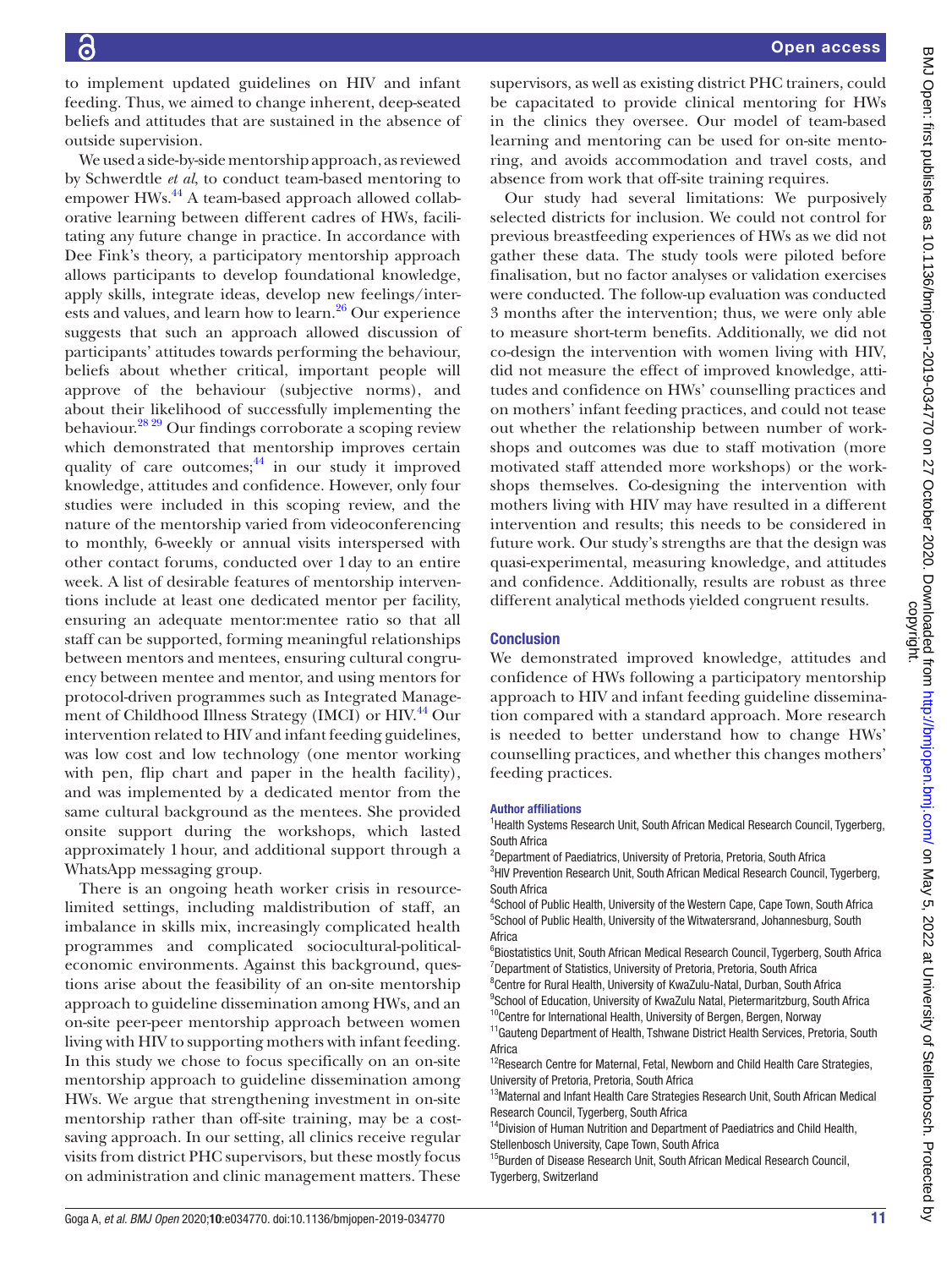Cape Town, South Africa

South Africa

Organization, Geneva, Switzerland

<sup>18</sup>Mowbray Maternity Hospital, Cape Town, South Africa

20National Department of Health, Pretoria, South Africa

Twitter Ingunn M S Engebretsen [@ingunnengebret1](https://twitter.com/ingunnengebret1)

<sup>16</sup>Department of Maternal, Newborn, Child and Adolescent Health, World Health <sup>17</sup>Department of Neonatology, Faculty of Health Sciences, University of Cape Town, <sup>19</sup>Department of Paediatrics and Child Health, University of Cape Town, Cape Town, Contributors AG: Study conceptualisation and tool development, protocol writing including intervention development, oversight of sampling and field work, writing of the first draft of this manuscript, receiving and incorporating coauthor comments, finalisation of the paper. TD: Study conceptualisation and tool development, protocol writing including intervention development, set up the sample frame and sampling, contributed to the manuscript, reviewed and approved the final version of the manuscript. SM: Led the statistical components of the protocol; provided overall oversight on the statistical analysis, contributed to the manuscript, reviewed and approved the final version of the manuscript. TN: Performed the work on the statistical components of the protocol, under SM's guidance; provided data analysis under SM's guidance, contributed to the manuscript, reviewed and approved the final version of the manuscript. LH: Contributed to study conceptualisation and on routine dissemination of updated infant feeding guidelines; contributed to [licenses/by/4.0/](https://creativecommons.org/licenses/by/4.0/). ORCID iDs **REFERENCES** 2016;387:475–90. Jun 2020]. *Nutr* 2011;24:214–6. 11 Jun 2020].

tool development, protocol writing including intervention development; was overall Project Manager; established, managed and cleaned the database; contributed to the manuscript, reviewed and approved the final version of the manuscript. VMJ: Provided guidance on intervention development. Contributed to the manuscript, reviewed and approved the final version of the manuscript. IMSE: Contributed to study conceptualisation and tool development, protocol writing including intervention development; contributed to the manuscript, reviewed and approved the final version of the manuscript. UF: Contributed to study conceptualisation, assisted with district-level buy-in in Tshwane District, provided information

the manuscript, reviewed and approved the final version of the manuscript. AD: Contributed to study conceptualisation and tool development; contributed to the manuscript, reviewed and approved the final version of the manuscript. NR: Contributed to study conceptualisation; contributed to the manuscript, reviewed and approved the final version of the manuscript. MK: Contributed to study conceptualisation and tool development; contributed to the manuscript, reviewed and approved the final version of the manuscript. DS: Contributed to study conceptualisation and tool development; contributed to the manuscript, reviewed and approved the final version of the manuscript. SK: Contributed to study conceptualisation, assisted with national-level buy-in, provided information on - routine dissemination of updated infant feeding guidelines; contributed to the manuscript, reviewed and approved the final version of the manuscript. TT: Contributed to study conceptualisation and tool development; contributed to the manuscript, reviewed and approved the final version of the manuscript. CH: Study conceptualisation, protocol writing including intervention development, high-level oversight of study implementation, contributed to the manuscript, reviewed and approved the final version of the manuscript.

Funding This study was funded by the WHO (Ref: 2017/712509-0). TD receives a from the National Research Foundation, South Africa. AG's and TD's time was funded by the South African Medical Research Council. The publication of paper was funded by the South African Medical Research Council.

Map disclaimer The depiction of boundaries on this map does not imply the expression of any opinion whatsoever on the part of *BMJ* (or any member of its group) concerning the legal status of any country, territory, jurisdiction or area or of its authorities. This map is provided without any warranty of any kind, either express or implied.

Competing interests None declared.

Patient consent for publication Not required.

Ethics approval Ethics approval was obtained from the South African Medical Research Council (EC028-9/2016), the University of KwaZulu-Natal (RECIP348/17) and the WHO Ethics Review Committee (ERC0002833).

Provenance and peer review Not commissioned; externally peer reviewed.

Data availability statement Data can be obtained by emailing the corresponding author, and upon reasonable request.

Open access This is an open access article distributed in accordance with the Creative Commons Attribution 4.0 Unported (CC BY 4.0) license, which permits

others to copy, redistribute, remix, transform and build upon this work for any purpose, provided the original work is properly cited, a link to the licence is given, and indication of whether changes were made. See: [https://creativecommons.org/](https://creativecommons.org/licenses/by/4.0/)

Ameena Goga <http://orcid.org/0000-0002-2394-6486> Ingunn M S Engebretsen<http://orcid.org/0000-0001-5852-3611>

- <span id="page-11-0"></span>1 Victora CG, Bahl R, Barros AJD, *et al*. Breastfeeding in the 21st century: epidemiology, mechanisms, and lifelong effect. *[Lancet](http://dx.doi.org/10.1016/S0140-6736(15)01024-7)*
- 2 Black RE, Allen LH, Bhutta ZA, *et al*. Maternal and child undernutrition: global and regional exposures and health consequences. *[Lancet](http://dx.doi.org/10.1016/S0140-6736(07)61690-0)* 2008;371:243–60.
- <span id="page-11-1"></span>National Department of Health. Policy and guidelines for the implementation of the PMTCT programme, 2008. Available: [http://](http://www.info.gov.za/view/DownloadFileAction?id=77877) [www.info.gov.za/view/DownloadFileAction?id=77877](http://www.info.gov.za/view/DownloadFileAction?id=77877) [Accessed 11
- 4 National Department of Health. The South African antiretroviral treatment guidelines 2013: PMTCT guidelines, 2013. Available: [https://sahivsoc.org/Files/2013%20ART%20Treatment%](https://sahivsoc.org/Files/2013%20ART%20Treatment%20Guidelines%20Final%2025%20March%202013%20corrected.pdf) [20Guidelines%20Final%2025%20March%202013%20corrected.pdf](https://sahivsoc.org/Files/2013%20ART%20Treatment%20Guidelines%20Final%2025%20March%202013%20corrected.pdf)  [Accessed 11 Jun 2020].
- 5 National Department of Health. National conslidated guidelines for the prevention of mother to child transmission of HIV (PMTCT) and the management of HIV in children, adolescents and adults, 2015. Available: [https://www.health-e.org.za/2015/07/02/guidelines](https://www.health-e.org.za/2015/07/02/guidelines-national-consolidated-guidelines-for-pmtct-and-the-management-of-hiv-in-children-adolescents-and-adults/)[national-consolidated-guidelines-for-pmtct-and-the-management-of](https://www.health-e.org.za/2015/07/02/guidelines-national-consolidated-guidelines-for-pmtct-and-the-management-of-hiv-in-children-adolescents-and-adults/)[hiv-in-children-adolescents-and-adults/](https://www.health-e.org.za/2015/07/02/guidelines-national-consolidated-guidelines-for-pmtct-and-the-management-of-hiv-in-children-adolescents-and-adults/) [Accessed 11 Jun 2020].
- 6 National Department of Health. Guideline for the prevention of mother to child transmission of communicable infections, 2019. Available: [https://www.knowledgehub.org.za/system/files/](https://www.knowledgehub.org.za/system/files/elibdownloads/2019-10/PMTCT%20Guideline%2028%20October%20signed.pdf) [elibdownloads/2019-10/PMTCT%20Guideline%2028%20October%](https://www.knowledgehub.org.za/system/files/elibdownloads/2019-10/PMTCT%20Guideline%2028%20October%20signed.pdf) [20signed.pdf](https://www.knowledgehub.org.za/system/files/elibdownloads/2019-10/PMTCT%20Guideline%2028%20October%20signed.pdf) [Accessed 11 Jun 2020].
- 7 National Department of Health and SANAC. Clinical guidelines: PMTCT (prevention of mother-to-child transmission), 2010. Available: [https://www.fidssa.co.za/Content/Documents/PMTCT\\_Guidelines.](https://www.fidssa.co.za/Content/Documents/PMTCT_Guidelines.pdf) [pdf](https://www.fidssa.co.za/Content/Documents/PMTCT_Guidelines.pdf) [Accessed 11 Jun 2020].
- <span id="page-11-2"></span>8 National Department of Health Breastfeeding Summit. The Tshwane Declaration of support for breastfeeding in South Africa. *S Afr J Clin*
- <span id="page-11-3"></span>9 World Health Organisation,, UNICEF. 2016 guideline update on HIV and infant feeding, 2016. Available: [https://www.who.int/nutrition/](https://www.who.int/nutrition/publications/hivaids/guideline_hiv_infantfeeding_2016/en) [publications/hivaids/guideline\\_hiv\\_infantfeeding\\_2016/en](https://www.who.int/nutrition/publications/hivaids/guideline_hiv_infantfeeding_2016/en) [Accessed
- <span id="page-11-4"></span>10 Martin-Wiesner P. A policy-friendly environment for breastfeeding A review of South Africa's progress in systematising its international and national responsibilities to protect, promote and support breastfeeding, 2018. Available: [https://www.wits.ac.za/media/](https://www.wits.ac.za/media/wits-university/research/coe-human/documents/Breastfeeding%20policy%20review.pdf) [wits-university/research/coe-human/documents/Breastfeeding%](https://www.wits.ac.za/media/wits-university/research/coe-human/documents/Breastfeeding%20policy%20review.pdf) [20policy%20review.pdf](https://www.wits.ac.za/media/wits-university/research/coe-human/documents/Breastfeeding%20policy%20review.pdf) [Accessed 11 Jun 2020].
- <span id="page-11-5"></span>11 Nieuwoudt S, Manderson L. Frontline health workers and exclusive breastfeeding guidelines in an HIV endemic South African community: a qualitative exploration of policy translation. *[Int](http://dx.doi.org/10.1186/s13006-018-0164-y)  [Breastfeed J](http://dx.doi.org/10.1186/s13006-018-0164-y)* 2018;13:20.
- <span id="page-11-6"></span>12 Doherty T, Chopra M, Nkonki L, *et al*. Effect of the HIV epidemic on infant feeding in South Africa: "When they see me coming with the tins they laugh at me". *[Bull World Health Organ](http://dx.doi.org/10.2471/blt.04.019448)* 2006;84:90–6.
- 13 Doherty T, Horwood C, Haskins L, *et al*. Breastfeeding advice for reality: women's perspectives on primary care support in South Africa. *[Matern Child Nutr](http://dx.doi.org/10.1111/mcn.12877)* 2020;16:e12877.
- 14 Seidel G, Sewpaul V, Dano B. Experiences of breastfeeding and vulnerability among a group of HIV-positive women in Durban, South Africa. *[Health Policy Plan](http://dx.doi.org/10.1093/heapol/15.1.24)* 2000;15:24–33.
- <span id="page-11-7"></span>15 McCormack L, Sheridan S, Lewis M, *et al*. Communication and dissemination strategies to facilitate the use of health-related evidence. secondary communication and dissemination strategies to facilitate the use of health-related evidence, 2013. Available: [https://www.ncbi.nlm.nih.gov/books/NBK179104/pdf/Bookshelf\\_](https://www.ncbi.nlm.nih.gov/books/NBK179104/pdf/Bookshelf_NBK179104.pdf) [NBK179104.pdf](https://www.ncbi.nlm.nih.gov/books/NBK179104/pdf/Bookshelf_NBK179104.pdf)
- <span id="page-11-8"></span>16 Handu D, Acosta A, Academy of Nutrition and Dietetics. Effectiveness of interventions to promote exclusive breastfeeding in women living with HIV that are on antiretroviral therapy living in areas that promote exclusive breastfeeding due to limited resources for safe replacement feeding, 2016. Available: [https://www.who.int/](https://www.who.int/maternal_child_adolescent/documents/hiv-infant-feeding-2016-ax2-breastfeeding-promotion_systematic-review.pdf?ua=1) [maternal\\_child\\_adolescent/documents/hiv-infant-feeding-2016-ax2-](https://www.who.int/maternal_child_adolescent/documents/hiv-infant-feeding-2016-ax2-breastfeeding-promotion_systematic-review.pdf?ua=1)